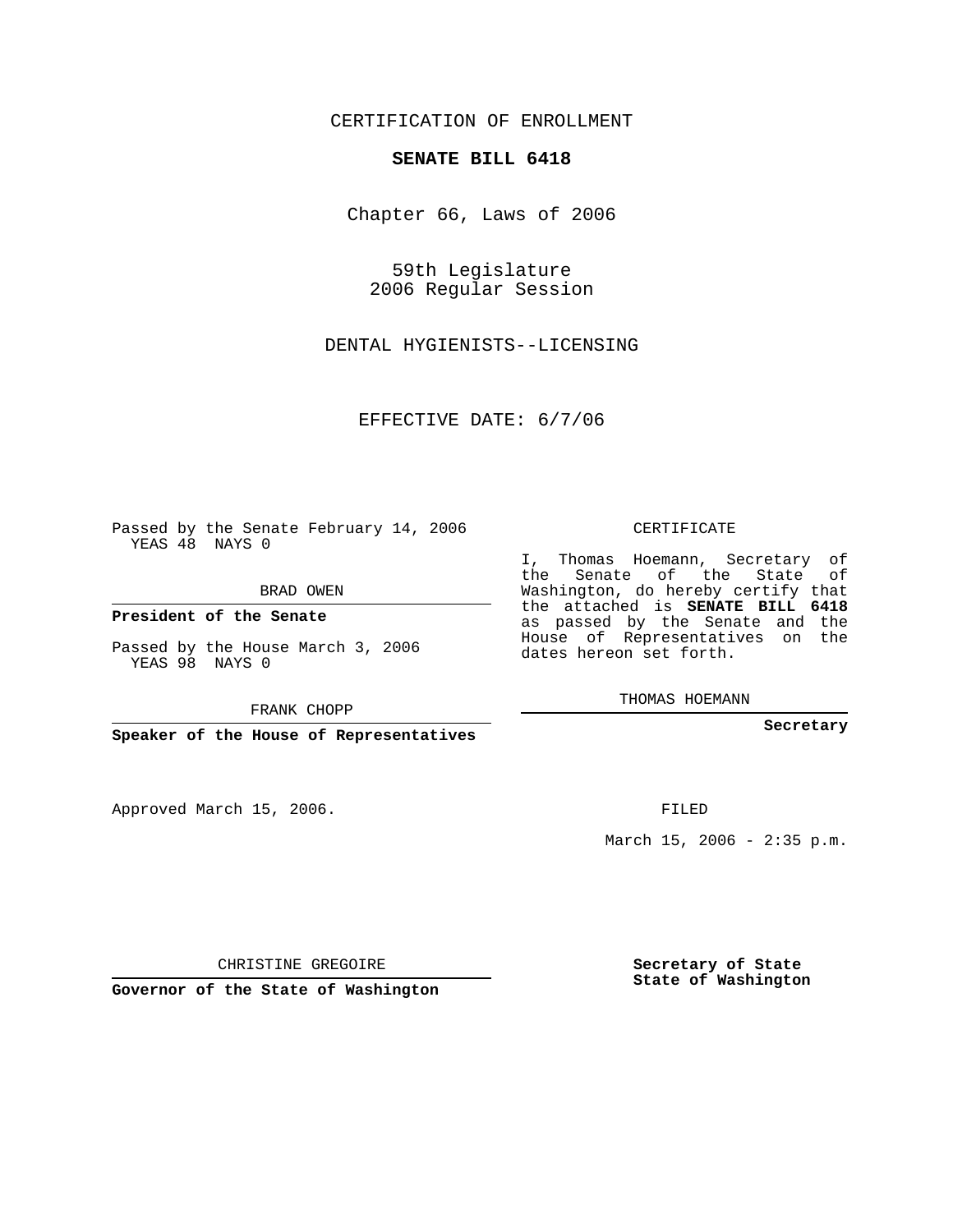## **SENATE BILL 6418** \_\_\_\_\_\_\_\_\_\_\_\_\_\_\_\_\_\_\_\_\_\_\_\_\_\_\_\_\_\_\_\_\_\_\_\_\_\_\_\_\_\_\_\_\_

\_\_\_\_\_\_\_\_\_\_\_\_\_\_\_\_\_\_\_\_\_\_\_\_\_\_\_\_\_\_\_\_\_\_\_\_\_\_\_\_\_\_\_\_\_

Passed Legislature - 2006 Regular Session

**State of Washington 59th Legislature 2006 Regular Session**

**By** Senators Keiser and Deccio

Read first time 01/12/2006. Referred to Committee on Health & Long-Term Care.

1 AN ACT Relating to initial limited licenses for dental hygienists; 2 amending RCW 18.29.190; and repealing RCW 18.29.200.

3 BE IT ENACTED BY THE LEGISLATURE OF THE STATE OF WASHINGTON:

 4 **Sec. 1.** RCW 18.29.190 and 2004 c 262 s 3 are each amended to read 5 as follows:

 6 (1) The department shall issue an initial limited license without 7 the examination required by this chapter to any applicant who, as 8 determined by the secretary:

9 (a) Holds a valid license in another state that allows (( $t$ he)) a 10 substantively equivalent scope of practice in subsection (3)(a) through 11 (j) of this section;

12 (b) Is currently engaged in active practice in another state. For 13 the purposes of this section, "active practice" means five hundred 14 sixty hours of practice in the preceding twenty-four months;

15 (c) Files with the secretary documentation certifying that the 16 applicant:

17 (i) Has graduated from an accredited dental hygiene school approved 18 by the secretary;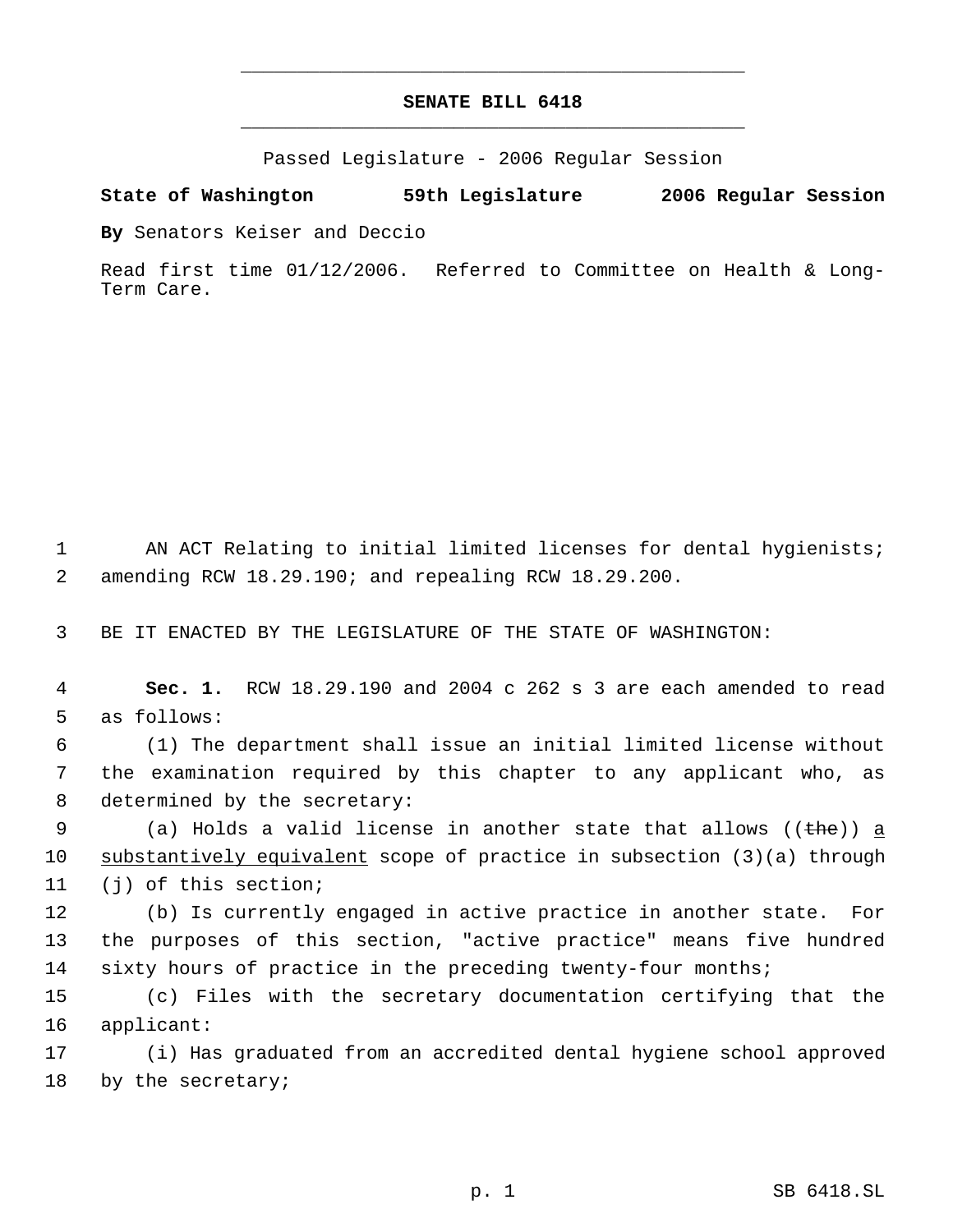(ii) Has successfully completed the dental hygiene national board examination; and

(iii) Is licensed to practice in another state;

 (d) Provides information as the secretary deems necessary pertaining to the conditions and criteria of the uniform disciplinary act, chapter 18.130 RCW;

 (e) Demonstrates to the secretary a knowledge of Washington state law pertaining to the practice of dental hygiene, including the administration of legend drugs;

(f) Pays any required fees; and

(g) Meets requirements for AIDS education.

 (2) The term of the initial limited license issued under this 13 section is eighteen months and it is renewable upon ((demonstration of successful passage of the examination for administering local 15 anesthetic and nitrous oxide/oxygen analgesia)):

 (a) Demonstration of successful passage of a substantively 17 equivalent dental hygiene patient evaluation/prophylaxis examination;

 (b) Demonstration of successful passage of a substantively equivalent local anesthesia examination; and

 (c) Demonstration of didactic and clinical competency in the administration of nitrous oxide analgesia.

- (3) A person practicing with an initial limited license granted under this section has the authority to perform hygiene procedures that are limited to:
- 

(a) Oral inspection and measuring of periodontal pockets;

- (b) Patient education in oral hygiene;
- (c) Taking intra-oral and extra-oral radiographs;
- (d) Applying topical preventive or prophylactic agents;
- (e) Polishing and smoothing restorations;

 (f) Oral prophylaxis and removal of deposits and stains from the surface of the teeth;

- (g) Recording health histories;
- (h) Taking and recording blood pressure and vital signs;
- (i) Performing subgingival and supragingival scaling; and

(j) Performing root planing.

 (4)(a) A person practicing with an initial limited license granted under this section may not perform the following dental hygiene procedures unless authorized in (b) or (c) of this subsection: